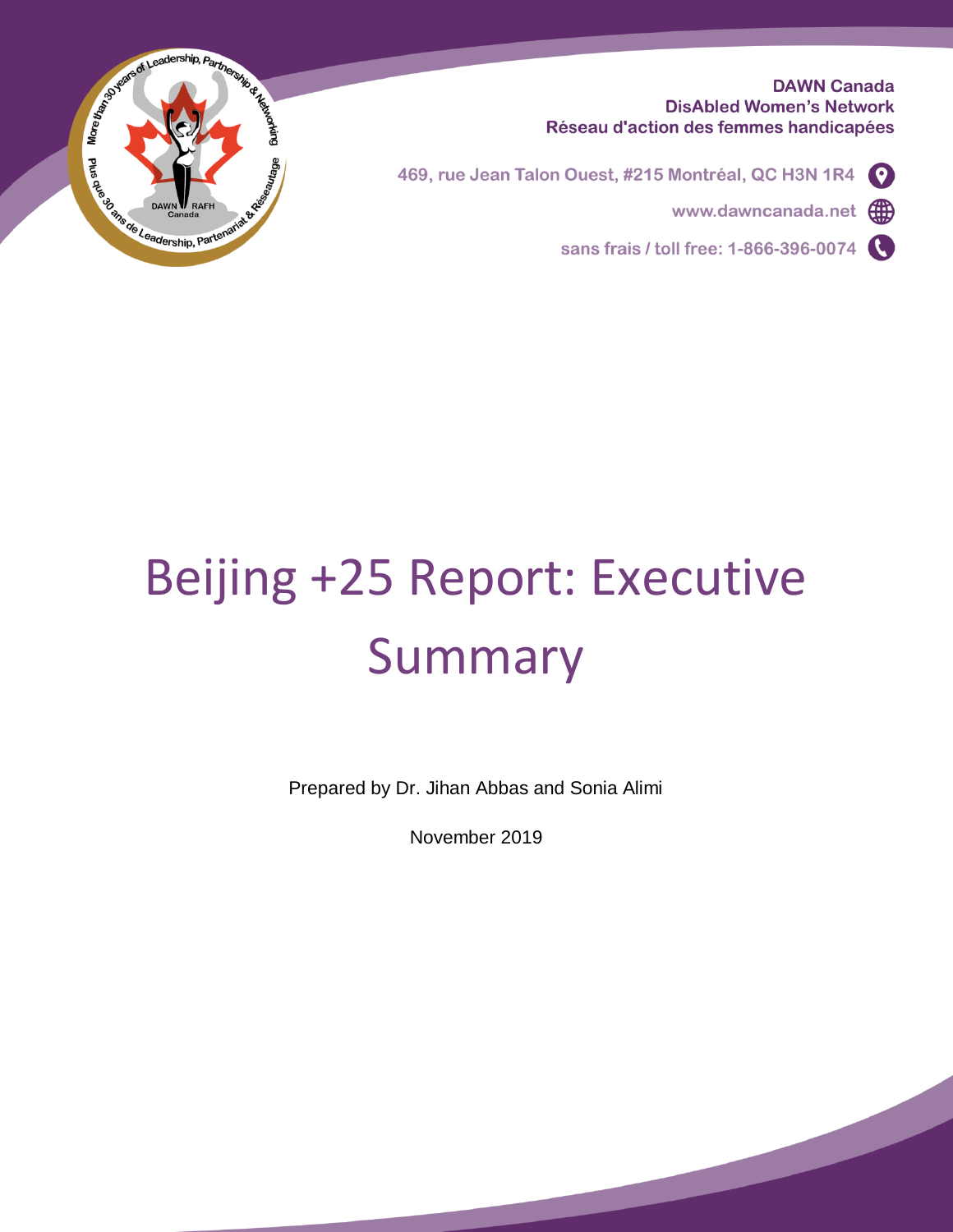#### About DAWN Canada

DAWN Canada is a national, feminist, cross-disability organization whose mission is to end the poverty, isolation, discrimination and violence experienced by Canadian women with disabilities and Deaf women. DAWN Canada is an organization that works towards the advancement and inclusion of women and girls with disabilities and Deaf women in Canada. Our overarching strategic theme is one of leadership, partnership and networking to engage all levels of government and the wider disability and women's sectors and other stakeholders in addressing our key issues.

#### **Contact:**

469 Jean Talon W., #215 Montréal, (Québec) H3N 1R4 Telephone : (514) 396-0009 Fax: (514) 396-6585 Toll free (Canada): 1-866-396-0074 Email: [admin@dawncanada.net](mailto:admin@dawncanada.net) Web: [www.dawncanada.net](file:///C:/Users/Client/www.dawncanada.net)

Copyright: 2019 DisAbled Women's Network of Canada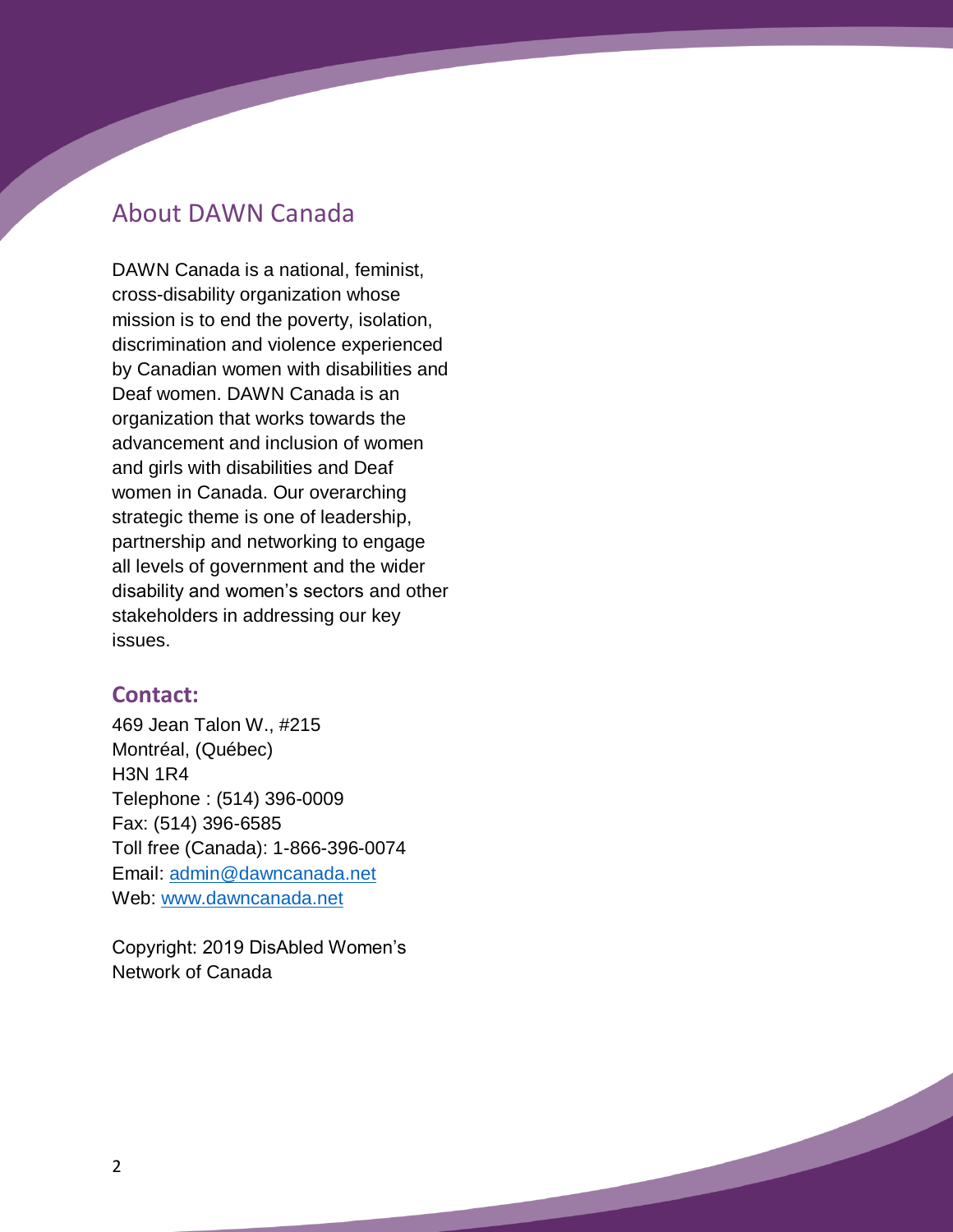#### Introduction

DAWN Canada's report on the situation of women and girls with disabilities in North America substantially deepens our understanding of which women are experiencing the most discrimination in all the key areas that the 1995 Beijing Declaration and Platform for Action is intended to measure.

It is irrefutable, for example, that the highest number of human rights complaints (more than 50%) at the Federal, Provincial and Territorial levels in Canada for the last four years have been disability related. Education and training, employment and economic security, access to childcare, healthcare, power and decision-making - all of these present significant barriers for women and girls with disabilities.

These are compounded by disproportionate levels of unemployment, poverty, homelessness, and incarceration. It is also clear from all evidence that the highest rates of acts of gender based violence are committed against women and girls with disabilities and that in fact, women are becoming disabled at alarming rates as a result of gender based violence. The connections between women, the environment and alarming increases in episodic and chronic illness need to be made.

For women and girls with disabilities who are Indigenous, racialized, immigrant or refugee, and/or lesbian, gay, bisexual, transgender, queer, intersex or two-spirited, these problems are further exacerbated. The rate of disability among Indigenous women is upwards of 35%.

The full report from which this summary is drawn examines these problems using an intersectional lens, which takes into account not only gender and disability, but also race, class, gender identity, sexual identity, geographic location and other factors which affect women's lived experiences. We were deliberate in juxtaposing these factors to create a complex and nuanced picture of women's needs and the governmental and societal responses required for them to achieve full social and economic inclusion.

In fact, the lack of an intersectional approach in the process and preparation of civil society reports on Beijing +25 is what led to the preparation of this report in the first place. Civil society reports typically fail to reflect the lived experiences not only of women with disabilities but many women whose experiences of discrimination, marginalization and oppression are influenced by multiple identity and social factors.

This process also fails to recognize that without the relentless advocacy and labour of women with disabilities, much gender-based analysis would continue without the critical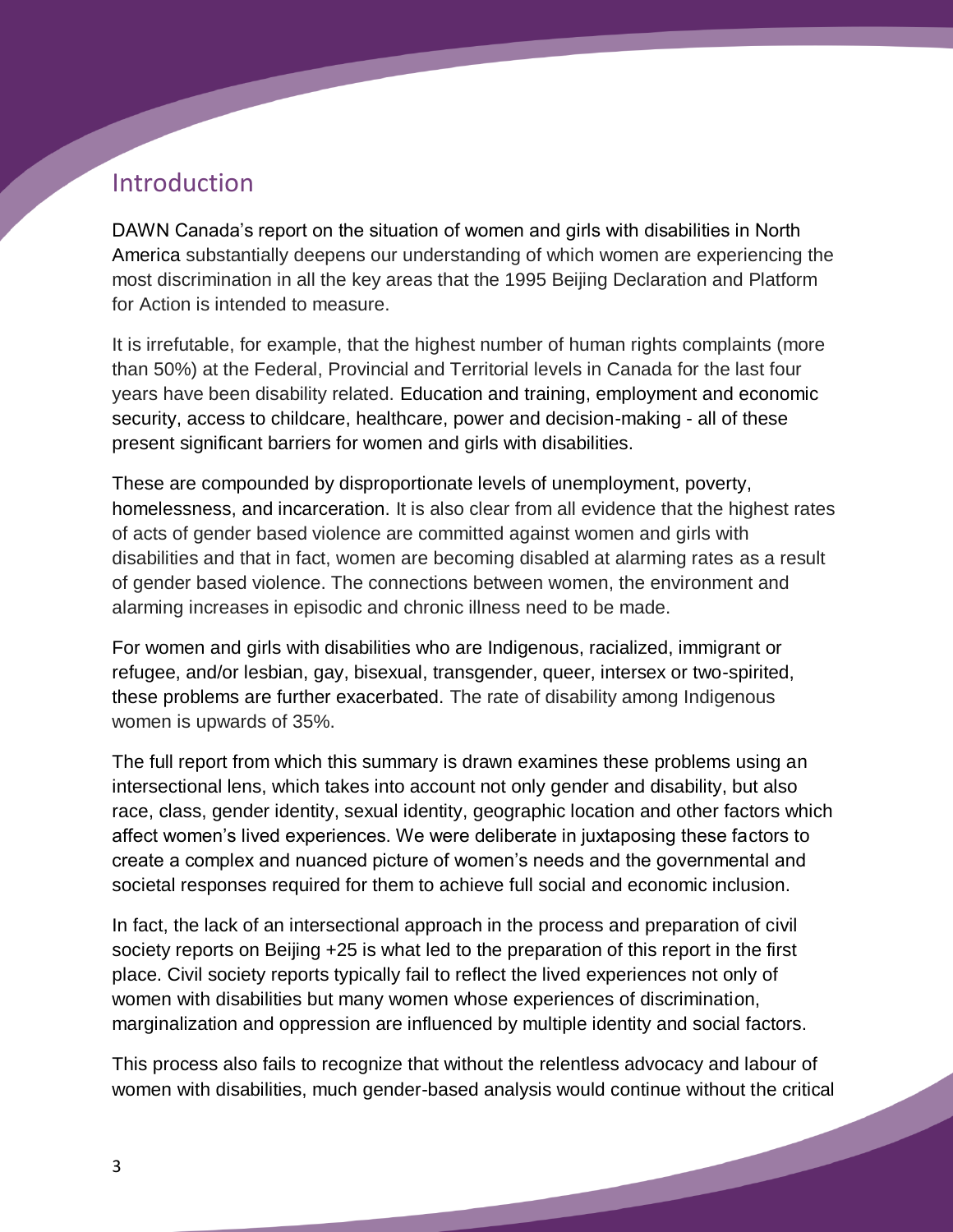inclusion of our experiences. We must disrupt the whole of this process with a serious discussion about how intersectional human rights needs to be the standard in feminist solidarity and reporting. Any efforts to empower women and girls will remain exclusionary and incomplete without the deliberate inclusion of and meaningful support for activists and organizations like DAWN Canada.

## Women and Girls with Disabilities in North America

In Canada, 24% of women report having a disability.<sup>1</sup> Similarly, in the United States, one in four women has a disability.<sup>2</sup>

Available research on **girls with disabilities** is sparse,<sup>3</sup> but we know that girls with disabilities face incredible marginalization as the result of norms and biases around both gender and disability.<sup>4</sup> Globally, they remain the group least likely to have access to sexual and reproductive rights.<sup>5</sup> Data out of the United-States suggests high-school aged persons with disabilities who date are at greater risk of dating violence, with girls with disabilities experiencing higher rates of poor mental health and substance use linked to experiences of violence.<sup>6</sup>

In terms of **education and training**, women and girls with disabilities experience multiple obstacles that obstruct their access to education and training that has a deleterious effect throughout their lives.

In the Canadian context, there are serious gaps in our understanding of girls with disabilities and their educational experiences. However, four key barriers to education

 $\overline{a}$ <sup>1</sup> Morris, S, Fawcett, G., Brisebois, L., & Hughes, J. (2018). A demographic, employment and income profile of Canadians with disabilities aged 15 years and over, 2017. Available at: https://www150.statcan.gc.ca/n1/pub/89-654-x/89-654-x2018002-eng.htm

 $2$  National Center on Birth Defects and Developmental Disabilities (2015) Disability Impacts all of us: a snapshot of disability in the United States. Available at: https://stacks.cdc.gov/view/cdc/40249

 $3$  Canadian Women's Foundation (2015) Girls Group Mentoring Toolkit: Girls with Disabilities. Available at:<http://mentoringgirls.ca/girls-group-mentoring-toolkit.pdf>

<sup>4</sup> United Nations Girls Education Initiative (2017) Still Left Behind: Pathways to inclusive education for girls with disabilities. Available at: [http://www.ungei.org/Still\\_Left\\_Behind\\_Full\\_Report.PDF](http://www.ungei.org/Still_Left_Behind_Full_Report.PDF)

<sup>5</sup> Plan International (2017) Let Me Decide and Thrive: global discrimination and exclusion of girls and young women with disabilities. Available at: https://plan-international.org/publications/let-me-decidethrive-srhr-disability

 $<sup>6</sup>$  Mitra, M., Mouradian, V. E., & McKenna, M. (2013). Dating violence and associated health risks among</sup> high school students with disabilities. *Maternal and child health journal*, *17*(6), 1088-1094.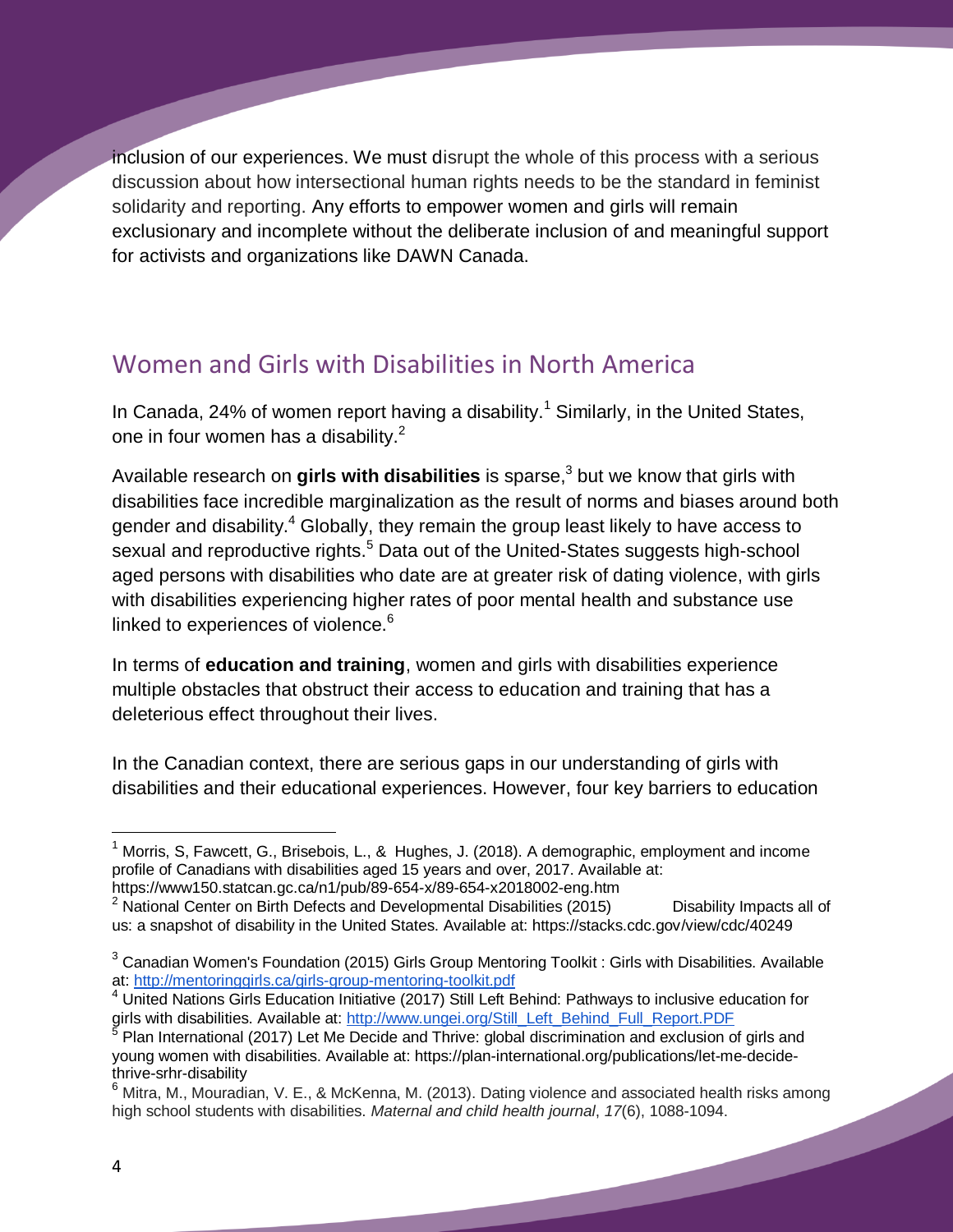have been identified for persons with disabilities in general: a lack of [accommodation](https://docs.google.com/document/d/1KYZ_UGoJ2wL2dxyLd226mHGkZNsbw9ucnc-2ukcQ1AU/edit#heading=h.1a0s2n2b0ot4) (e.g. persistent barriers that prevent students with disabilities from attending classes of their choice etc.), a lack of services and funding (e.g. stretched budgets which lead to delays and/or lack of support etc.), ineffective dispute resolution (e.g. students are often forced into adversarial systems to resolve disputes around accommodation, etc.), and the unmet needs on First Nations reserves (e.g. student on reserves do not have access to the same level of disability supports and services as those living off-reserve etc.).

In the United States, several key barriers continue to prevent girls with disabilities from getting the support they need and/or excelling in education settings. These include: insufficient attention in the classroom; disproportionate numbers of suspensions as compared to girls without disabilities; greater risk of sexual abuse and violence; disproportionate levels of restraints and seclusion; higher rates of absenteeism; lower overall achievement scores; and lower graduation rates.<sup>7</sup> While it has been suggested just as many girls as boys require special education services in the US, girls remain less likely to be identified and referred for these services. $8$ 

When it comes to **post-secondary education**, in Canada, women with disabilities aged 25-54 are more likely (18.3%) to report having no degree, diploma, or certificate than women without disabilities (8.3%).<sup>9</sup> In the United States, 20% of female undergraduate students report having a disability.<sup>10</sup>

When we examine **[women and the economy,](https://docs.google.com/document/d/1KYZ_UGoJ2wL2dxyLd226mHGkZNsbw9ucnc-2ukcQ1AU/edit#heading=h.xhtj34tbigjf)** participation in the labour force and income level are key indicators. Not surprisingly, women with disabilities have lower levels of employment compared to men with disabilities, and also when compared to women without disabilities.

In Canada, only 59% of adults with disabilities between the ages of 25 and 64 are employed, compared to 80% of those without disabilities.<sup>11</sup> The employment rate changes based on the severity of one's disability but also reveals the highest gender

<sup>&</sup>lt;sup>7</sup> Schulman, K., Patrick, K., & Chaudhry, N. (2017) Let Her Learn: Stopping School Pushout for Girls with Disabilities. National Women's Law Centre.

<sup>&</sup>lt;sup>8</sup> Arms, E., Bickett, J., & Graf, V. (2008). Gender bias and imbalance: Girls in US special education programmes. *Gender and Education*, *20*(4), 349-359.

<sup>&</sup>lt;sup>9</sup> Burlock, A. ( 2017) Women with Disabilities. *Women in Canada: a Gender Based Statistical Report*. Statistics Canada. Available at:<https://www.statcan.gc.ca/pub/89-503-x/2015001/article/14695-eng.htm>

 $10$  National Centre for Education Statistics (nd.) Fast Facts: Students with Disabilities. Available at: https://nces.ed.gov/fastfacts/display.asp?id=60

 $11$  Morris, S., Fawcett, G., Brisebois, L., & Hughes J. (2018) A demographic, employment and income profile of Canadians with disabilities aged 15 years and over, 2017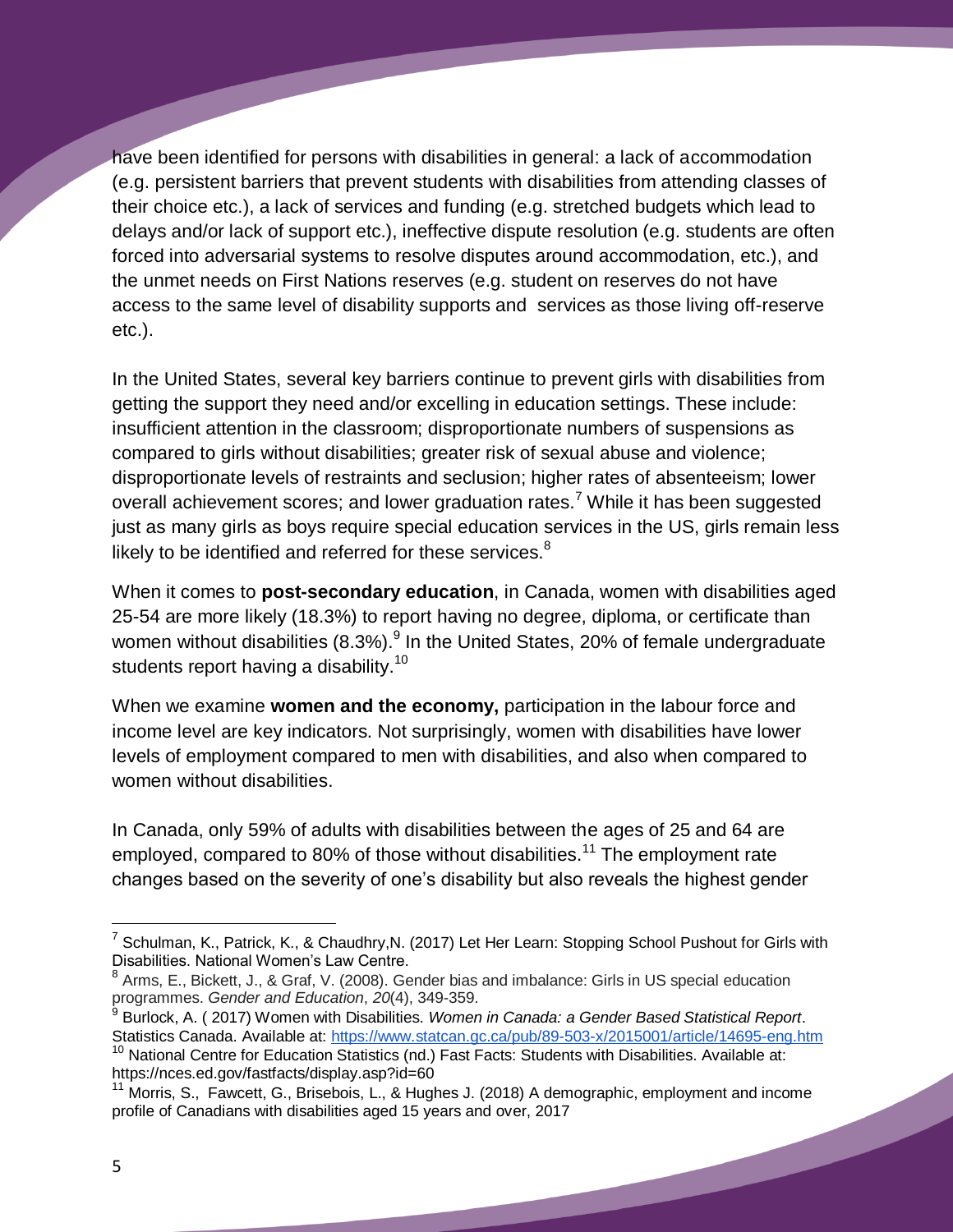gap. Men with mild disabilities between the ages of 55 to 64 have a 69.4% rate of employment, while only 50.4% of their female counterparts are employed.<sup>12</sup> Canadian women also remain far more likely than men to take time away from the workplace because of illness or disability<sup>13</sup>, another factor which affects their employment prospects and long-term economic security.

In the United States, only 34.6% of working aged women with disabilities are employed as compared to 82.5% of non-disabled women.<sup>14</sup>

In the United States women with disabilities in the US are paid on average just 83 cents on the dollar comparative to their male counterparts.<sup>15</sup>

Predictably, where motherhood and **childcare** are concerned, women with disabilities face significant attitudinal and systemic barriers, which also affects their employment. In terms of caregiving, a lack of funding for a full range of independent living means care labour tends to fall to women and negatively impacts their labour market participation.<sup>16</sup>

In Canada, research indicates mothers with disabilities feel the need to present themselves as 'normal' to be more accepted and often fear their children will be taken away if they don't meet expectations.<sup>17</sup> Mothers with disabilities are also likely to experience additional stress and barriers due to their higher rates of precarious employment and lack of access to affordable child care services.<sup>18</sup>

Given these barriers to education and employment, it is not surprising then that women with disabilities have alarming rates of **poverty and homelessness**.

 $12$  Morris, S., Fawcett, G., Brisebois, L., & Hughes J. (2018) A demographic, employment and income profile of Canadians with disabilities aged 15 years and over, 2017

<sup>&</sup>lt;sup>13</sup> Townson, M., & Hayes, K. (2007) Women and the Employment Insurance Program. Canadian Centre for Policy Alternatives. Available at:

[http://www.policyalternatives.ca/sites/default/files/uploads/publications/National\\_Office\\_Pubs/2007/Wome](http://www.policyalternatives.ca/sites/default/files/uploads/publications/National_Office_Pubs/2007/Women_and_the_EI_Program.pdf) [n\\_and\\_the\\_EI\\_Program.pdf](http://www.policyalternatives.ca/sites/default/files/uploads/publications/National_Office_Pubs/2007/Women_and_the_EI_Program.pdf)

 $14$  Appelbaum, L. (2019) 3,736 Women with Disabilities Lose Jobs in the U.S. Available at: https://www.respectability.org/2019/03/women-disabilities-jobs-2019/

 $15$  National Women's Law Centre (nd.) The Wage Gap: The Who, How, Why, and What to Do. Available at: https://nwlc.org/resources/the-wage-gap-the-who-how-why-and-what-to-do/

<sup>16</sup> Gleeson, B. (1999). *Geographies of disability*. Psychology Press.

<sup>17</sup> Grue, L., & Lærum, K. T. (2002). 'Doing Motherhood': some experiences of mothers with physical disabilities. *Disability & Society*, *17*(6), 671-683.

<sup>&</sup>lt;sup>18</sup> Milne, K. (2016) High Stakes: The impacts of child care on the human rights of women and children. West Coast LEAF. Available at: [http://www.westcoastleaf.org/wp-content/uploads/2016/07/High-Stakes](http://www.westcoastleaf.org/wp-content/uploads/2016/07/High-Stakes-low-res-for-web.pdf)[low-res-for-web.pdf](http://www.westcoastleaf.org/wp-content/uploads/2016/07/High-Stakes-low-res-for-web.pdf)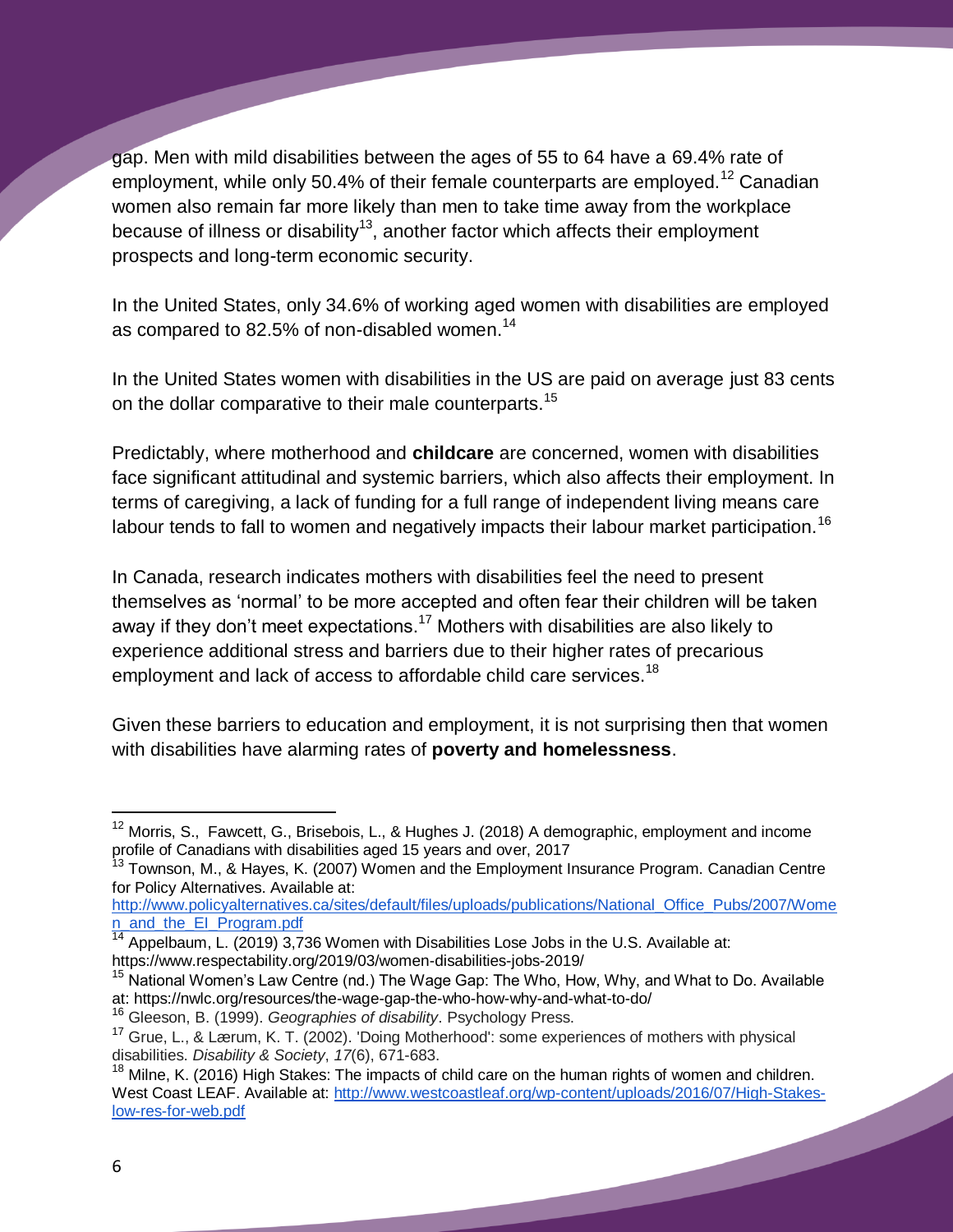In Canada, 23% of those who report having a disability experience a low-income compared to 9% of those without a disability.<sup>19</sup>

Women remain more likely than men to experience poverty<sup>20</sup> and the risk factor for poverty increases when compounding factors like disability are present.<sup>21</sup> Out of those who live in poverty in Canada, an estimated  $26\%^{22}$  to  $33\%^{23}$  are women with disabilities. As well, 46% of women who report having been homelessness also have a disability.<sup>24</sup> In Ontario, Canada's most populous province, it is estimated that 2,900 individuals with intellectual disabilities are being housed in long term care facilities, often because there is a lack of appropriate resources and choice. $25$ 

In the United States, 30.7% of women with disabilities between the ages of 18 and 64 are poor, compared to 12% of women without disabilities.<sup>26</sup> US research confirms women and families represent the fastest growing segments of the homeless population, with 84% of families who experience homelessness being headed by women and African American families representing 43% of homeless families.<sup>27</sup>

Poverty, precarious housing and homelessness, compounded with patriarchal and ableist systems of oppression means that women and girls with disabilities are much more vulnerable to violence. Indeed, the prevalence of all forms of **violence against women and girls with disabilities** should be cause for urgent national and international responses, but this has not been the case.

 $19$  Wall, K. (2017) Low income among persons with a disability in Canada. Statistics Canada. Available at: <http://www.statcan.gc.ca/pub/75-006-x/2017001/article/54854-eng.pdf>

<sup>20</sup> Williams, C. (2010). Women in Canada: A gender-based statistical report. *Economic well-being. Statistics Canada Catalogue*, (89-503).

<sup>&</sup>lt;sup>21</sup> Duchesne, A. (2015) Women and Homelessness in Canada: A Brief Literature Review. Available at: [https://www.mcgill.ca/socialdevelopment/files/socialdevelopment/women\\_in\\_homelessness\\_-](https://www.mcgill.ca/socialdevelopment/files/socialdevelopment/women_in_homelessness_-_a_brief_report.pdf) [\\_a\\_brief\\_report.pdf](https://www.mcgill.ca/socialdevelopment/files/socialdevelopment/women_in_homelessness_-_a_brief_report.pdf) 

<sup>22</sup> Sekharan, V. (2015) Infographic: Canadian Women in Poverty. Homeless Hub. Available at: <http://www.homelesshub.ca/blog/infographic-canadian-women-poverty>

<sup>&</sup>lt;sup>23</sup> Canadian Women's Foundation. The Facts About Women and Poverty. <http://www.canadianwomen.org/facts-aboutwomen-and-poverty>

<sup>24</sup> Cotter, A. (2018) *Violence and Victimization of Women with Disabilities.* Statistics Canada. Available at: <http://www.statcan.gc.ca/pub/85-002-x/2018001/article/54910-eng.pdf>

 $^{25}$  Stevens, C. (2016) More than 2,900 Ontarians with developmental disabilities live in long-term care facilities. Available at: https://globalnews.ca/news/2843104/more-than-2900-ontarians-withdevelopmental-disabilities-live-in-long-term-care-facilities/

<sup>&</sup>lt;sup>26</sup> Patrick, K. (2016) National Snapshot: Poverty among women and families. National Women's Law Centre.

<sup>27</sup> The American College of Obstetricians and Gynecologists. (2013) Health Care for Homeless Women. Available at: https://www.acog.org/Clinical-Guidance-and-Publications/Committee-Opinions/Committeeon-Health-Care-for-Underserved-Women/Health-Care-for-Homeless-Women?IsMobileSet=false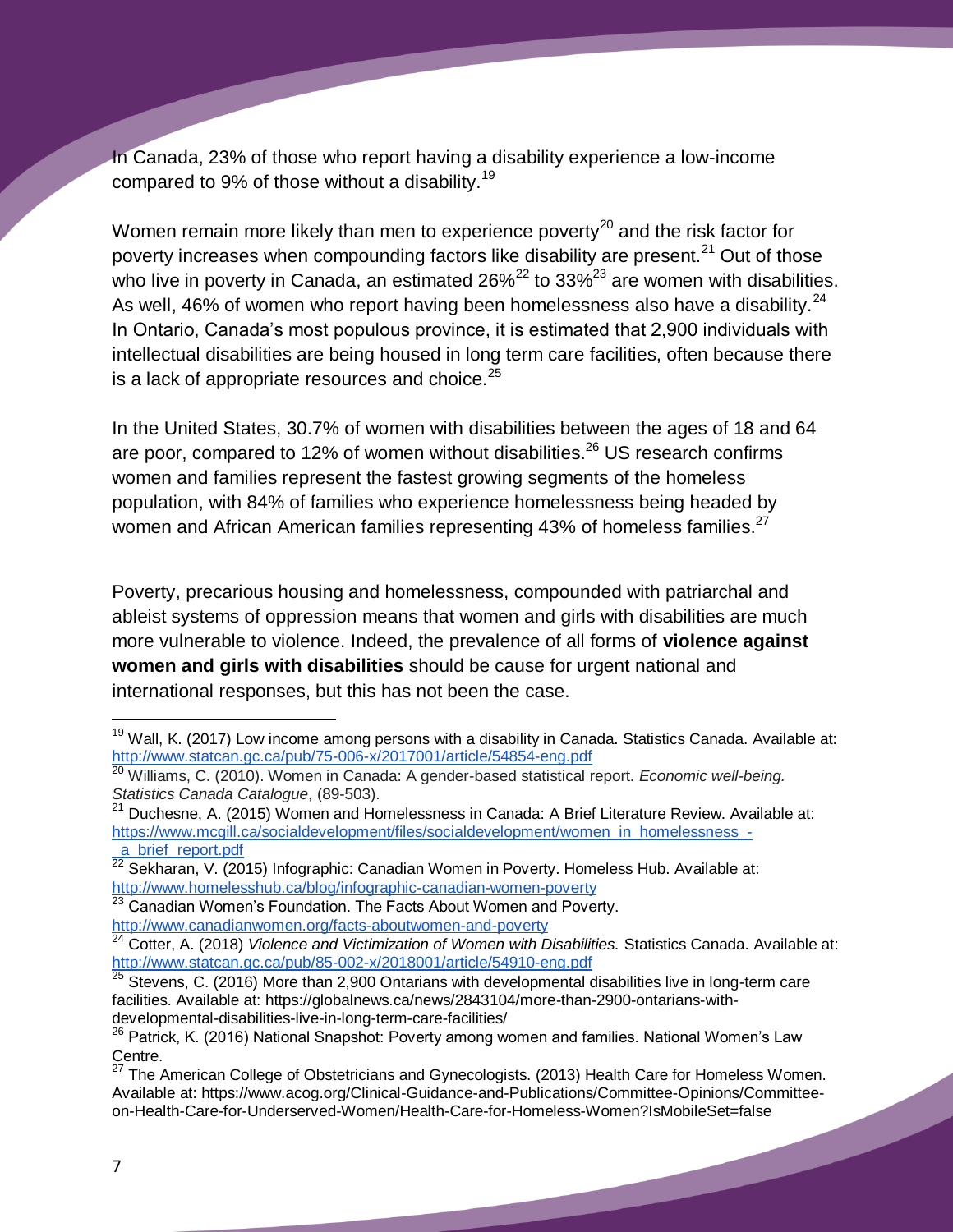In the United States between 2010-2014 the rate of violent victimization for girls and women with disabilities 12 years and older, was almost three times the rate as their non-disabled counterparts.<sup>28</sup>

In Canada, women with disabilities are twice as likely as those who do not have a disability to be the victim of violent crimes, as well as twice as likely to have been victimized more than once in the last 12 months. <sup>29</sup>

In Canada, 24% of women with cognitive disabilities (including learning, intellectual and memory disabilities) and 26% of women with mental-health related disabilities report being sexually abused before the age of 15. 30

In the United States, one research study found that 39% of women with disabilities reported a rape in the 12 months prior to the study taking place. $31$ 

For women with disabilities, the risk of violence increases when they are racialized, younger, Indigenous, LGBTQI2S, migrant workers, immigrants, non-status migrants or living in rural areas. $32$ 

Women with disabilities face more barriers in leaving abusive situations as both disability-related services and services for victims of abuse are not always able to respond to their.<sup>33</sup>

Caregiver abuse is another common form of violence against women with disabilities that exploits their disability, but it is almost completely absent from the discourse on gendered violence. Caregiver and/or Intimate Partner Violence can include forms of abuse that are less apparent like threats of abandonment, emotional abuse, isolation,

<sup>32</sup> Canadian Labour Congress (2017) Submission to Employment and Social Development Canada on Accessibility Legislation for Canadians with Disabilities. Available at: [http://documents.clc-](http://documents.clc-ctc.ca/whr/DISAB-Rights/ODI-Legisltion/SEP-CanadiansWithDisabilitiesAct-Submission-ElizabethKwan-2017-02-24.pdf)

<sup>&</sup>lt;sup>28</sup> Erika Harrell, U.S. Department of Justice, Office of Justice Programs, Bureau of Justice Statistics, "Crime Against Persons with Disabilities, 2009-2014 - Statistical Tables" (2016), 4, *available at*  https://www.bjs.gov/content/pub/pdf/capd0914st.pdf. These figures indicate incidences of nonfatal violent crimes, including rape or sexual assault, robbery, aggravated assault, and simple assault.

<sup>29</sup> Cotter, A. (2018) *Violence and Victimization of Women with Disabilities.* Statistics Canada. Available at: <http://www.statcan.gc.ca/pub/85-002-x/2018001/article/54910-eng.pdf>

<sup>30</sup> Cotter, A. (2018) *Violence and Victimization of Women with Disabilities.* Statistics Canada. Available at: <http://www.statcan.gc.ca/pub/85-002-x/2018001/article/54910-eng.pdf>

 $31$  Basile, K. C., Breiding, M. J., & Smith, S. G. (2016). Disability and risk of recent sexual violence in the United States. *American journal of public health*, *106*(5), 928-933.

[ctc.ca/whr/DISAB-Rights/ODI-Legisltion/SEP-CanadiansWithDisabilitiesAct-Submission-ElizabethKwan-](http://documents.clc-ctc.ca/whr/DISAB-Rights/ODI-Legisltion/SEP-CanadiansWithDisabilitiesAct-Submission-ElizabethKwan-2017-02-24.pdf)[2017-02-24.pdf](http://documents.clc-ctc.ca/whr/DISAB-Rights/ODI-Legisltion/SEP-CanadiansWithDisabilitiesAct-Submission-ElizabethKwan-2017-02-24.pdf)

<sup>33</sup> Pinto, P. C. (2015). Women, disability, and the right to health. *Women's Health 2e: Intersections of Policy, Research, and Practice*, 137.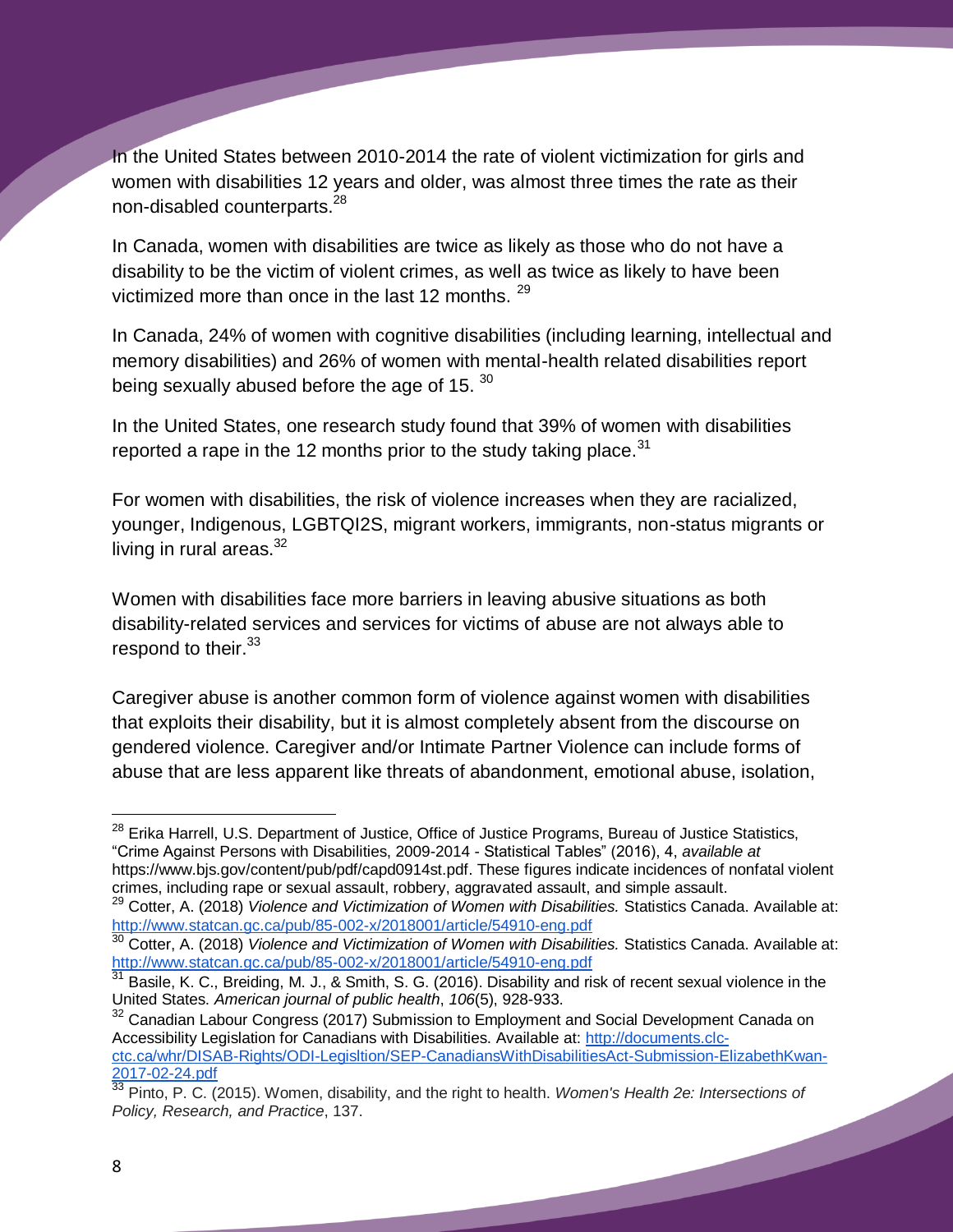$i$ ntimidation, and withholding and/or misusing disability supports and equipment.<sup>34</sup>

Violence victimization is also leading to disabling conditions, which in some cases can increase the possibility of incarceration. There is already ample evidence that people with disabilities are targets for **incarceration**, and also emerging evidence that women are ending up in prison because of their disability. Burgeoning research around Traumatic Brain Injury (TBI) indicates a high percentage of women offenders with this condition.<sup>35</sup> Literally thousands of women are sustaining brain injuries due to partner violence<sup>36</sup>, mostly undiagnosed, and then end up in prison. Additionally, in the United States, while only 8.5% of the non-incarcerated population report a history of TBI, among the imprisoned population, 60% of adults report at least one TBI.<sup>37</sup> As well, 85% of young people in juvenile detention facilities in the US have a disability.<sup>38</sup>

Canadian research also highlights disproportionate rates of incarceration for Indigenous peoples and persons with psychiatric disabilities.<sup>39</sup> In the United States almost half (49.5%) of female jail inmates have a disability.<sup>40</sup>

Access to **health** [is a pressing concern for women with disabilities, not only because of](https://docs.google.com/document/d/1KYZ_UGoJ2wL2dxyLd226mHGkZNsbw9ucnc-2ukcQ1AU/edit#heading=h.ja172v2i59lx)  [physical barriers but also because of significant attitudinal barriers rooted in ableism](https://docs.google.com/document/d/1KYZ_UGoJ2wL2dxyLd226mHGkZNsbw9ucnc-2ukcQ1AU/edit#heading=h.ja172v2i59lx)  [and a devaluing of disabled bodies](https://docs.google.com/document/d/1KYZ_UGoJ2wL2dxyLd226mHGkZNsbw9ucnc-2ukcQ1AU/edit#heading=h.ja172v2i59lx)**.** Discrimination in healthcare settings continues to prevent women with disabilities from having their health needs adequately met.<sup>41</sup> These can include forms of pressure and neglect among healthcare providers including

 $34$  Ann Curry, D. N., & Navarro, F. (2002). Responding to abuse against women with disabilities: Broadening the definition of domestic violence. In *End Abuse Health Alert*. Available at: [https://www.futureswithoutviolence.org/userfiles/file/HealthCare/responding\\_to\\_abuse.pdf](https://www.futureswithoutviolence.org/userfiles/file/HealthCare/responding_to_abuse.pdf)

 $35$  Durand, E., Watier, L., Lécu, A., Fix, M., Weiss, J. J., Chevignard, M., & Pradat- Diehl, P. (2017). Traumatic brain injury among female offenders in a prison population: results of the FleuryTBI study. *Brain and behavior*, *7*(1).

 $36$  Welton, B (2019) Women getting head injuries from partners at a higher rate than hockey players getting concussions, UBC researcher says. Available at: https://infotel.ca/newsitem/women-getting-headinjuries-from-partners-at-a-higher-rate-than-hockey-players-ubc-researcher-says/it63546

 $37$  Harmon, K. (2012) Brain Injury Rate 7 Times Greater among U.S. Prisoners. Scientific American. Available at: https://www.scientificamerican.com/article/traumatic-brain-injury-prison/

<sup>&</sup>lt;sup>38</sup> National Council on Disability (2015) Breaking the School to Prison Pipeline for Students with Disabilities. Available at: https://www.ncd.gov/publications/2015/06182015

<sup>&</sup>lt;sup>39</sup> Ware. S., Ruzsa, J., & Dias, G. (2014). It can't be fixed because it's not broken: Racism and disability in the prison industrial complex. In *Disability incarcerated* (pp. 163-184). Palgrave Macmillan, New York. <sup>40</sup> Vallas, R. (2016) Disabled Behind Bars: The Mass Incarceration of People With Disabilities in America's Jails and Prisons. Centre for American Progress. Available at:

https://www.americanprogress.org/issues/criminal-justice/reports/2016/07/18/141447/disabled-behindbars/

<sup>41</sup> Pinto, P. C. (2015). Women, disability, and the right to health. *Women's Health 2e: Intersections of Policy, Research, and Practice*, 137.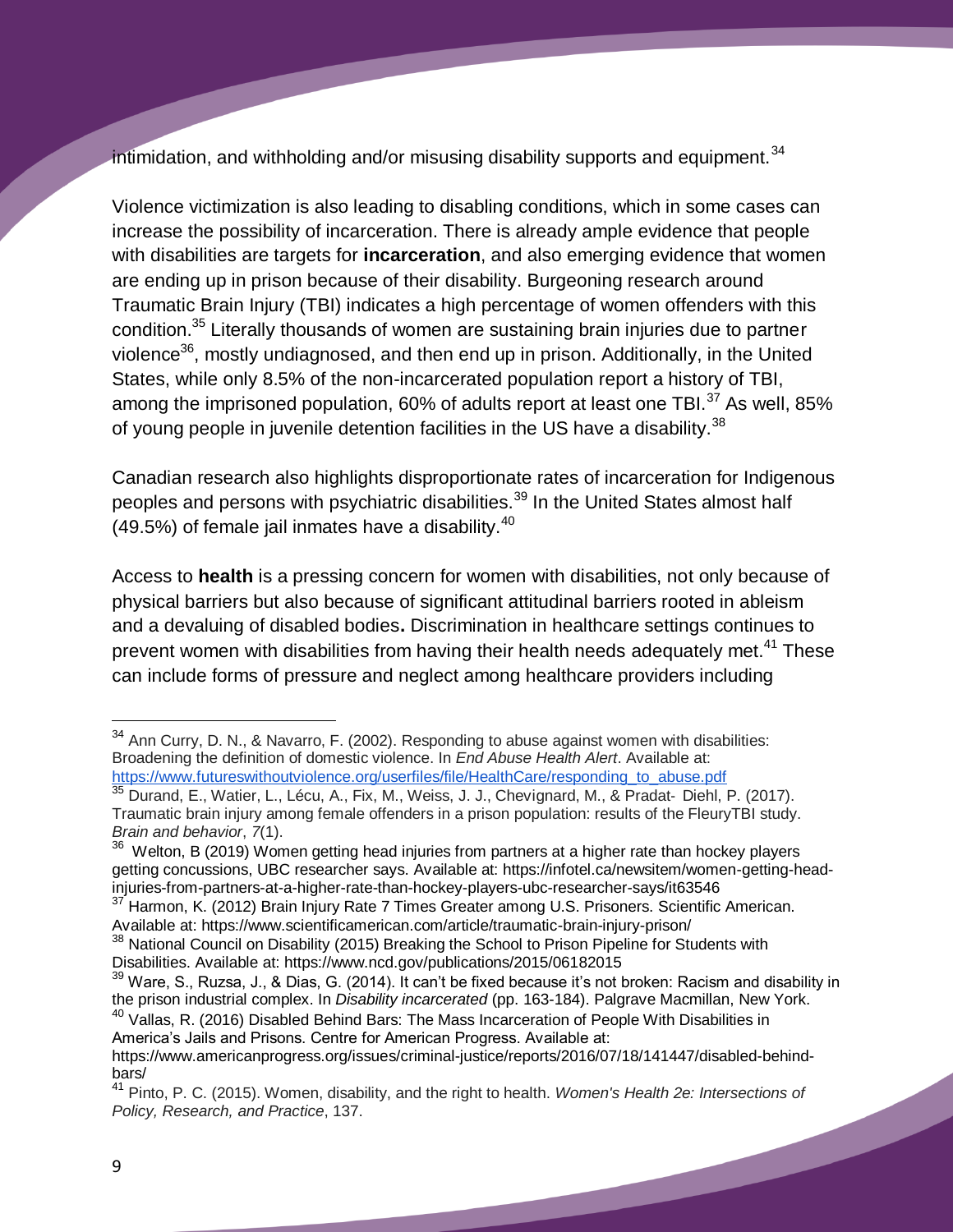minimizing or ignoring reports of pain, not providing adequate time for communication needs, providing only limited treatment options, and pushing patients beyond their physical limits.<sup>42</sup>

Health conditions that disproportionately impact women, like chronic fatigue syndrome, remain less understood than those associated with men, like spinal cord injury. Another example is concussion and brain injury. Recent Canadian research confirms that for every professional hockey player who acquires a concussion, an estimated 7,000 women will acquire a concussion as a result of gender-based violence.<sup>43</sup> Women are becoming disabled through gender-based violence in grave numbers, yet equivalent research on concussions and brain injury in women is only now beginning.

Pain management and access to **pain medication** [is an important issue for people with](https://docs.google.com/document/d/1KYZ_UGoJ2wL2dxyLd226mHGkZNsbw9ucnc-2ukcQ1AU/edit#heading=h.1tz9erco1ajq)  [disabilities, and it has serious gendered implications.](https://docs.google.com/document/d/1KYZ_UGoJ2wL2dxyLd226mHGkZNsbw9ucnc-2ukcQ1AU/edit#heading=h.1tz9erco1ajq) In Canada, for example, women and girls aged 12-44 have higher rates of chronic pain  $(12\%)^{44}$  than men (9%).

Pain management is a key part of keeping those with chronic pain as well as those who are aging living independently, and opioids, when properly prescribed, can help, particularly for those who do not respond to other pain management treatments.<sup>45</sup> Yet across North American there are increased regulations and a general unwillingness among some doctors to prescribe opioids.<sup>46</sup>

So while people with disabilities may be more vulnerable where opioids are concerned, there are other important and nuanced issues where opioid use and disability are concerned.

Canada's recently passing of legislation related to **medically assisted death** has also raised serious questions for women with disabilities about access to care, including pain management. Untreated symptoms and a lack of access to health care can make people with disabilities more vulnerable and advocates contend that is easier to be

 $42$  Ann Curry, D. N., & Navarro, F. (2002). Responding to abuse against women with disabilities: Broadening the definition of domestic violence. In *End Abuse Health Alert*. Available at: [https://www.futureswithoutviolence.org/userfiles/file/HealthCare/responding\\_to\\_abuse.pdf](https://www.futureswithoutviolence.org/userfiles/file/HealthCare/responding_to_abuse.pdf)

<sup>&</sup>lt;sup>43</sup> Welton, B (2019) Women getting head injuries from partners at a higher rate than hockey players getting concussions, UBC researcher says. Available at: https://infotel.ca/newsitem/women-getting-headinjuries-from-partners-at-a-higher-rate-than-hockey-players-ubc-researcher-says/it63546

<sup>&</sup>lt;sup>44</sup> Ramage-Morin, P., & Gilmour, H. (2010) Chronic Pain at Ages 12 to 44. Statistics Canada. Available at: https://www150.statcan.gc.ca/n1/pub/82-003-x/2010004/article/11389-eng.pdf

<sup>45</sup> Gallagher, R. (2018). New category of opioid-related death. *Canadian Family Physician*, *64*(2), 95-96

<sup>46</sup> Gallagher, R. (2018). New category of opioid-related death. *Canadian Family Physician*, *64*(2), 95-96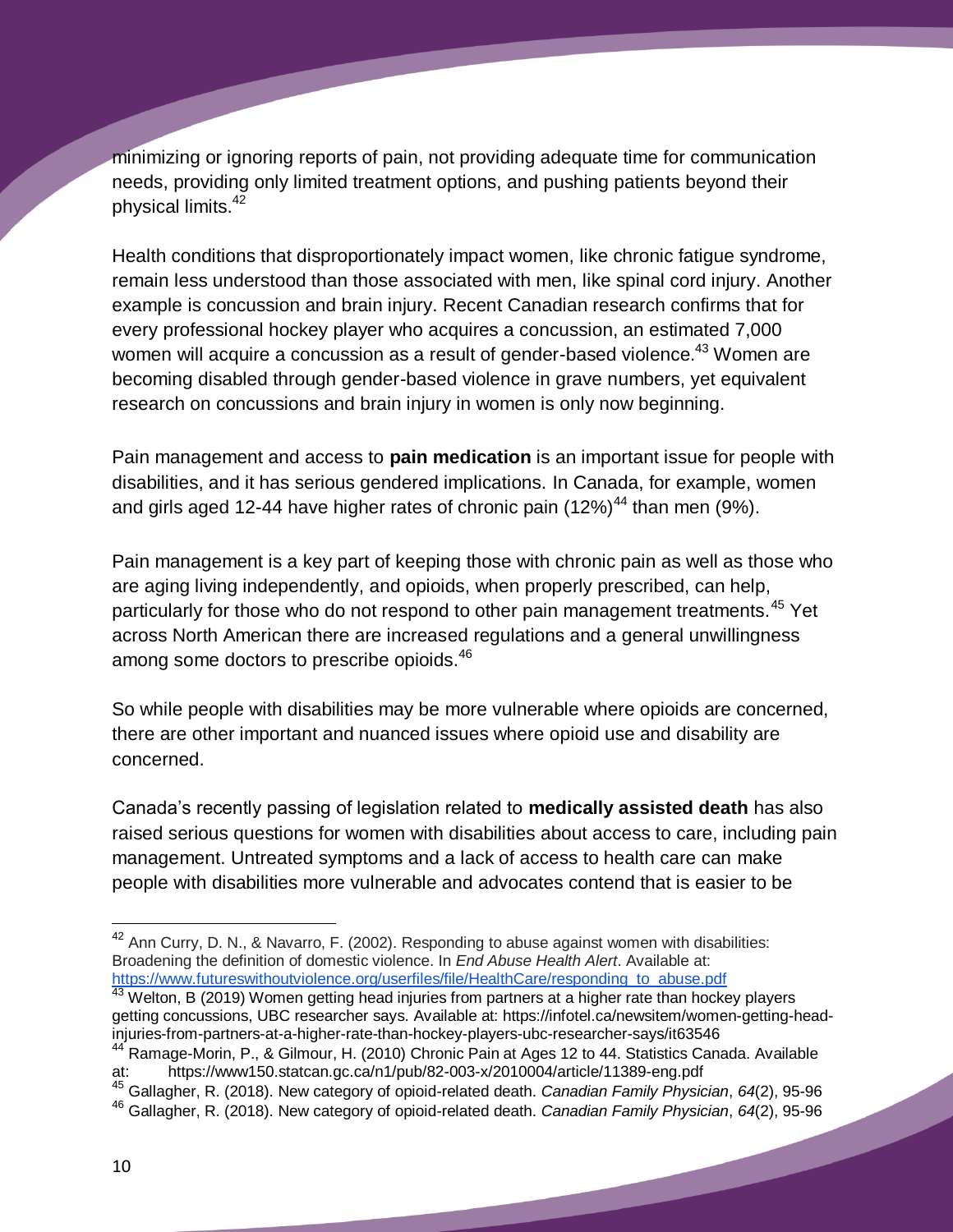approved for assisted dying than to access adequate pain management.<sup>47</sup> They fear that the legislation fails to account for the reasons many women with disabilities may seek out assisted dying, which include underfunded palliative and disability supports programs, social isolation, a lack of access to needed services and supports (suicide prevention, addictions treatment, trauma-informed services, etc.) and because disability still remains stigmatized and disabled peoples' lives are seen as less valued undervalued.<sup>48</sup>

Where **screening and breast cancer** are concerned, women with disabilities remain less likely than their non-disabled counterparts to access cancer screening.<sup>49</sup>

Research indicates women with disabilities have higher breast cancer mortality rates.<sup>50</sup> In the United States, women who have mobility based disabilities have been reported as less likely to be up-to-date with respect to mammograms and pap tests.<sup>51</sup>Specific to the Canadian context, women with disabilities report a number of barriers with respect to cancer screenings that include the complex and arduous process of arranging and attending appointments, normative assumptions about women's bodies, and accessing health care information.<sup>52</sup>

Women with disabilities continue to face significant barriers where access to **reproductive health** is concerned, including barriers grounded in negative attitudes around sexual and reproductive rights for women with disabilities.<sup>53</sup> They report that they have limited options in terms of contraceptives, as practitioners often appear surprised that they are sexually active and fail to ask about contraception and STIs.<sup>54</sup>

<sup>47</sup> Gallagher, R. (2018). New category of opioid-related death. *Canadian Family Physician*, *64*(2), 95-96 <sup>48</sup> Hutchison, C. (2017) Why are women with disabilities being given help to die, instead of help to live? Rabble. Available at:

<sup>&</sup>lt;u><http://rabble.ca/blogs/bloggers/views-expressed/2017/08/why-are-women-disabilities-being-given-help-die-instead-help><br><sup>49</sup> Angus, J., Seto, L., Barry, N., Cechetto, N., Chandani, S., Devaney, J., ... & Odette, F. (2012). A</u> to cancer screening for women with mobility disabilities. *Journal of Cancer Education*, *27*(1), 75-82.

<sup>50</sup> McCarthy, E. P., Ngo, L. H., Roetzheim, R. G., Chirikos, T. N., Li, D., Drews, R. E., & Iezzoni, L. I. (2006). Disparities in breast cancer treatment and survival for women with disabilities. *Annals of internal medicine*, *145*(9), 637-645.

<sup>51</sup> Krahn, G. L., Walker, D. K., & Correa-De-Araujo, R. (2015). Persons with disabilities as an unrecognized health disparity population. *American journal of public health*, *105*(S2), S198-S206.

<sup>52</sup> Angus, J., Seto, L., Barry, N., Cechetto, N., Chandani, S., Devaney, J., ... & Odette, F. (2012). Access to cancer screening for women with mobility disabilities. *Journal of Cancer Education*, *27*(1), 75-82.

<sup>53</sup> Rugoho, T., & Maphosa, F. (2017). Challenges faced by women with disabilities in accessing sexual and reproductive health in Zimbabwe: The case of Chitungwiza town. *African journal of disability*, *6*(1), 1- 8.

<sup>&</sup>lt;sup>54</sup> Becker, H., Stuifbergen, A., & Tinkle, M. (1997). Reproductive health care experiences of women with physical disabilities: a qualitative study. *Archives of physical medicine and rehabilitation*, *78*(12), S26- S33.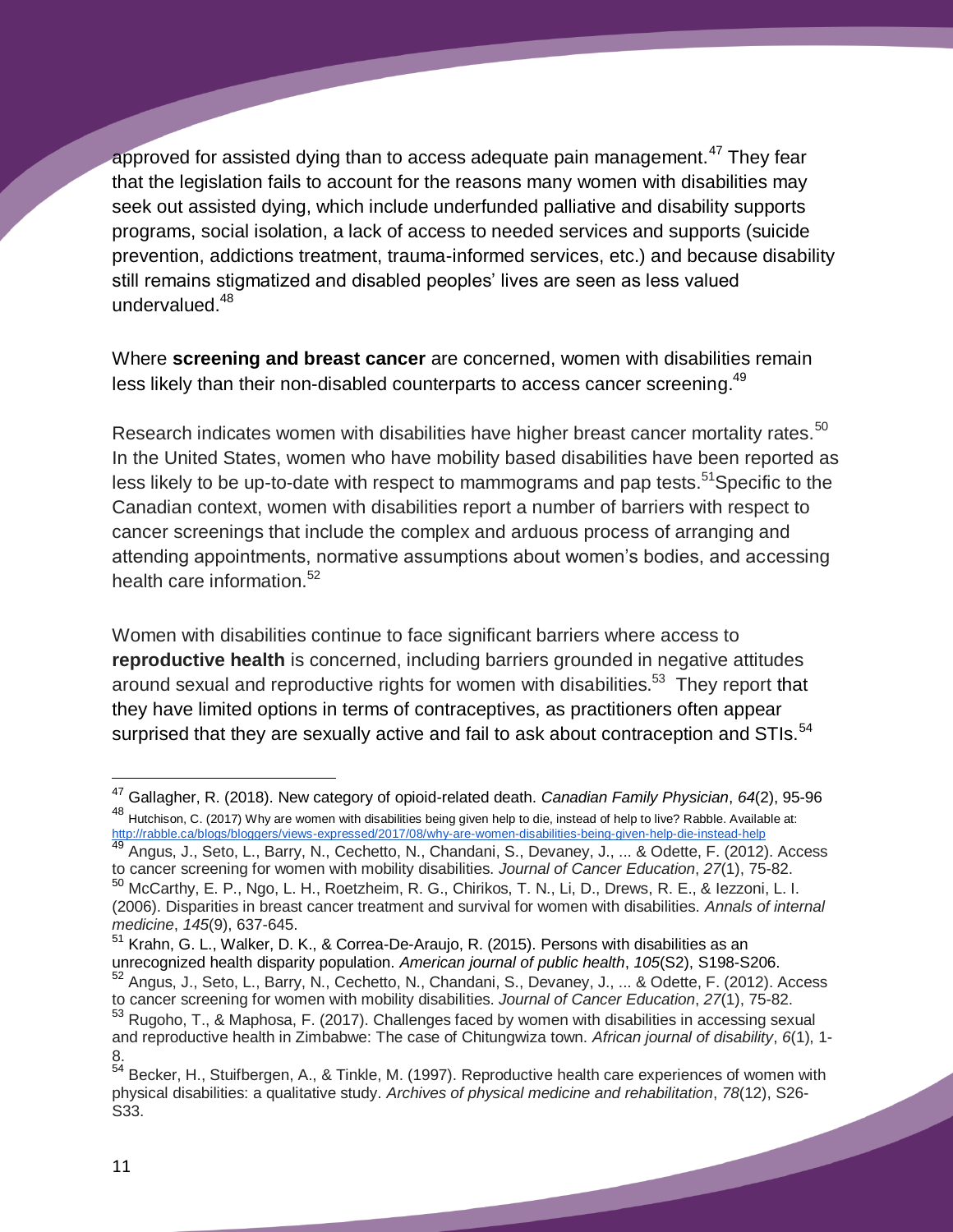Canada's *Criminal Code* still allows for parents and medical professionals to perform cosmetic surgery on intersex infants, which causes lasting physiological and psychological pain.<sup>55</sup>

In the United States, women with disabilities, specifically those with physical and sensory disabilities face higher rates of sterilization.<sup>56</sup>

For lesbian, gay, transgender, queer, intersex and two-spirited **(LGBTQI2S) persons with disabilities**, heterosexism, ableism, and homophobia in health, social services, education, and disability services remain significant barriers. Persons with disabilities who are LGBTQI2S also continue to experience discrimination within the disability movement and ableism within the broader LGBTQI2S movement.<sup>57</sup>

While disability studies has tended to view the environment as 'built environment' $^{58},\,$ there are important links between the **environment and disability** that require an intersectional lens. To decolonize our research and scholarship, we need to think critically about mainstream disability rights discourses and who is left out.

A gender lens allows us to see the many ways women remain disproportionately impacted by environmental questions, including climate change, as women the world over experience these impacts through their traditional roles, often as primary users, caregivers, and home keepers which intimately connect their lives and livelihoods to resources impacted by climate change.<sup>59</sup>

Taking a more general approach to how women and girls with disabilities interact with the environment, it is important to flag the issue of environmental sensitivities (ES) and disabilities and how they may impact access. In Canada, around 3% of Canadians have been diagnosed with ES, yet women make up between 60-80% of those who have been

<sup>&</sup>lt;sup>55</sup> Egale (2018) Egale Canada urges the Federal Government to meet domestic and International Human Rights requirements of Intersex People on International Intersex Awareness Day. Available at: https://egale.ca/egale-canada-urges-the-federal-government-to-meet-domestic-and-international-humanrights-requirements-of-intersex-people-on-international-intersex-awareness-day/

<sup>56</sup> Wu, J. P., McKee, M. M., Mckee, K. S., Meade, M. A., Plegue, M., & Sen, A. (2017). Female sterilization is more common among women with physical and/or sensory disabilities than women without disabilities in the United States. *Disability and health journal*, *10*(3), 400-405.

<sup>&</sup>lt;sup>57</sup> Duke, T. S. (2011). Lesbian, gay, bisexual, and transgender youth with disabilities: A meta-synthesis. *Journal of LGBT Youth*, *8*(1), 1-52.

<sup>58</sup> Kafer, A. (2017). Bodies of nature: The environmental politics of disability. *Disability studies and the environmental humanities: Toward an Eco-Crip theory*, 201-241.

<sup>59</sup> Government of Canada. Women and Climate Change. Available at:

https://www.canada.ca/en/environment-climate-change/services/climate-change/women.html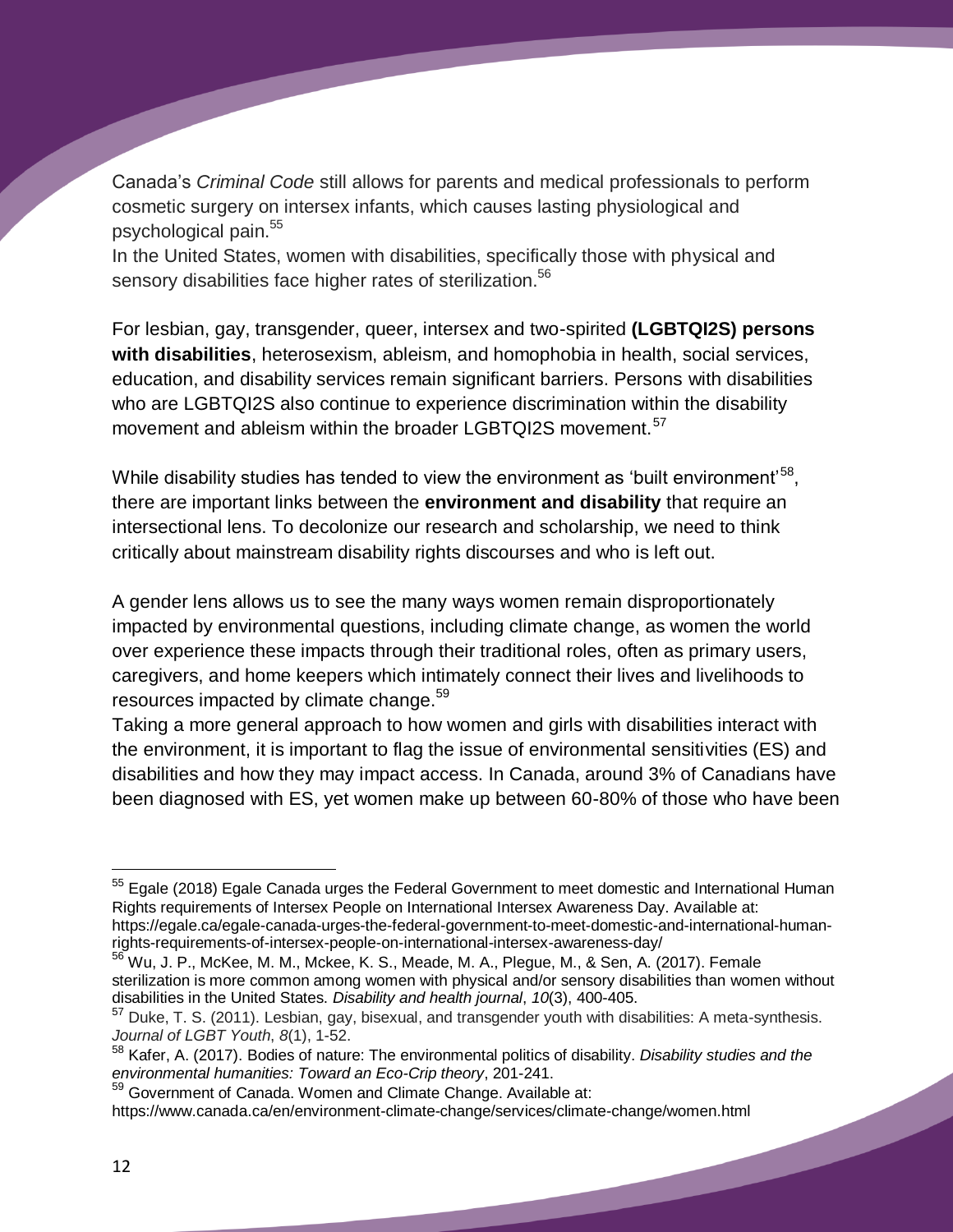$diagnosed.<sup>60</sup>$  In the US it is estimated between 12-16% of the population has a chemical sensitivity, with 80% of those being women.<sup>61</sup>

Disability in Indigenous populations in Canada is complicated by several factors. First of all, they are underserved in terms of available disability supports. Secondly, the prevalence of disability is increased and a direct result of environmental racism and neglect.<sup>62</sup> The conditions on reserves, including overcrowding, a lack of clean drinking water, a lack of adequate sanitation etc. have resulted in high rates of infectious diseases including HIV and tuberculosis.<sup>63</sup>

With regards to **Indigenous women** in Canada, those between the ages of 25-54 are twice as likely as non-Indigenous women to report having a disability. Indigenous people overall are reported as having higher rates of disability <sup>64</sup>because of a lack of access to supports linked to key social determinants of health.

In the United States, there are more than 4.5 million American Indian and Alaskan Natives, with about half of that number representing women.<sup>65</sup> American Indian and Alaskan Natives have the highest rates of disability of any population (22%).  $66$ 

We do want to note the inherent tensions between the concept of disability itself and Indigenous ways of knowing. Disability, which is often viewed as a marker of difference in western culture, is conceptually at odds with ways of living and knowing that do not see disability as difference. 67

 $60$  Women's College Hospital (nd.) Environmental Sensitivities. Available at:

https://www.womenshealthmatters.ca/health-centres/environmental-health/environmental-sensitivities/  $61$  Lipson, J. G., & Doiron, N. (2006). Environmental issues and work: women with multiple chemical sensitivities. *Health Care for Women International*, *27*(7), 571-584.

<sup>62</sup> Chandler, E. (2019). Introduction: Cripping the Arts in Canada. *Canadian Journal of Disability Studies*, *8*(1), 1-14.

<sup>63</sup> COME, MATTHEW COON. "Apartheid pressures push Aboriginal peoples to edge of extinction." *Canadian Speeches*, July 2001, p. 37. *Canadian Periodicals Index Quarterly*.

<sup>64</sup> SOGC, J. (2001). A guide for health professionals working with aboriginal peoples. *J SOGC*, *23*(1), 54- 68.

<sup>&</sup>lt;sup>65</sup> Cohen, L., Solomon, T., Joe, J., Haring, R., Randall, L., DeRoins, D., & Villavicencio, J. (2012). Native American developmental disabilities needs assessment. *Silver Springs*.

<sup>66</sup> Cohen, L., Solomon, T., Joe, J., Haring, R., Randall, L., DeRoins, D., & Villavicencio, J. (2012). Native American developmental disabilities needs assessment. *Silver Springs*.

 $67$  Quinlan, L. (2018) Accessibility and Disability for Indigenous Women, Girls, and Gender Diverse People: Informing the new Federal Accessibility Legislation. Native Women's Association of Canada.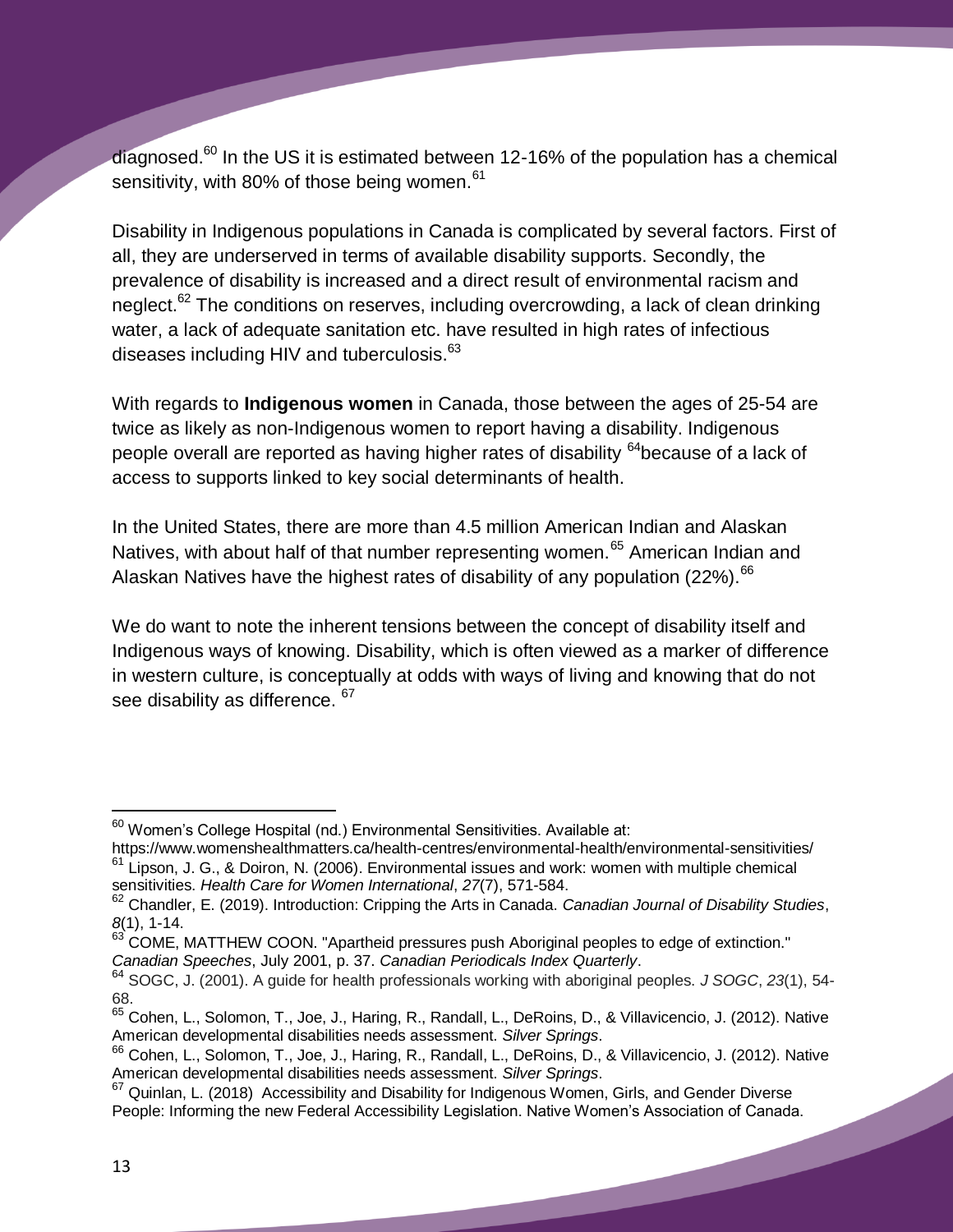While little research has been done around immigrants with disabilities in Canada, <sup>68</sup> what we do know points to barriers that need to be addressed. **Immigrant women with disabilities** who are racialized, tend to find themselves isolated in their new homeland, as they are not seen as a part of the multicultural Canadian landscape.<sup>69</sup>

As well, Canada has a long and problematic history of immigration laws around medical inadmissibility because of a disability.<sup>70</sup> It is clear this inadmissibility was based on ableist ideas and stereotypes, and although the Government of Canada announced changes to these provisions in 2018 within the *Immigration and Refugee Protection Act*  disability advocates contend that these are merely "tweaks" that fail to address broader and needed legislative reform.<sup>71</sup>

In the United States, growing anti-immigrant sentiment, espoused by the President and implemented through policies, is disproportionately targeting racialized bodies. Along with this, proposed changes to permanent residency applications are making it far more difficult for immigrants with disabilities. $72$ 

There is also evidence and serious concern that the Trump administration's policies in the US which separates immigrant and refugee children from their parents or caregivers in detention has negative physical and emotional symptoms, as well as post traumatic stress disorder, and that children experience long after their release.<sup>73</sup> This practice is essentially producing disabling conditions in children with potentially life-long consequences.

One way in which women's participation can be measured is through their representation in positions of **power and decision-making**. In Canada, a combination of stigma and barriers has meant low numbers of those with known disabilities in

<sup>68</sup> Hansen, S. (2019). *The Social Geographies of Adult Immigrants with Disabilities in Canada* (Doctoral dissertation).

 $69$  Dossa. P. (2005). Racialized bodies, disabling worlds "they [service providers] always saw me as a client, not as a worker". *Social Science & Medicine*, *60*(11), 2527-2536.

<sup>70</sup> Wilton, R., Hansen, S., & Hall, E. (2017). Disabled people, medical inadmissibility, and the differential politics of immigration. *The Canadian Geographer/Le Géographe canadien*, *61*(3), 389-400.

<sup>&</sup>lt;sup>71</sup> Wright, T. (2018) Feds axe rules that turned away would-be immigrants with disabilities. Available at: https://www.theglobeandmail.com/politics/article-feds-axe-rule-that-turned-away-would-be-immigrantswith-disabilities/

 $<sup>72</sup>$  Fries, K (2019) How we can make the world a better place for immigrants with disabilities. Available at:</sup> https://qz.com/1600200/why-disabled-immigrants-are-one-of-the-most-invisible-populations/

<sup>73</sup> Linton, J. M., Griffin, M., & Shapiro, A. J. (2017). Detention of immigrant children. *Pediatrics*, *139*(5), e20170483.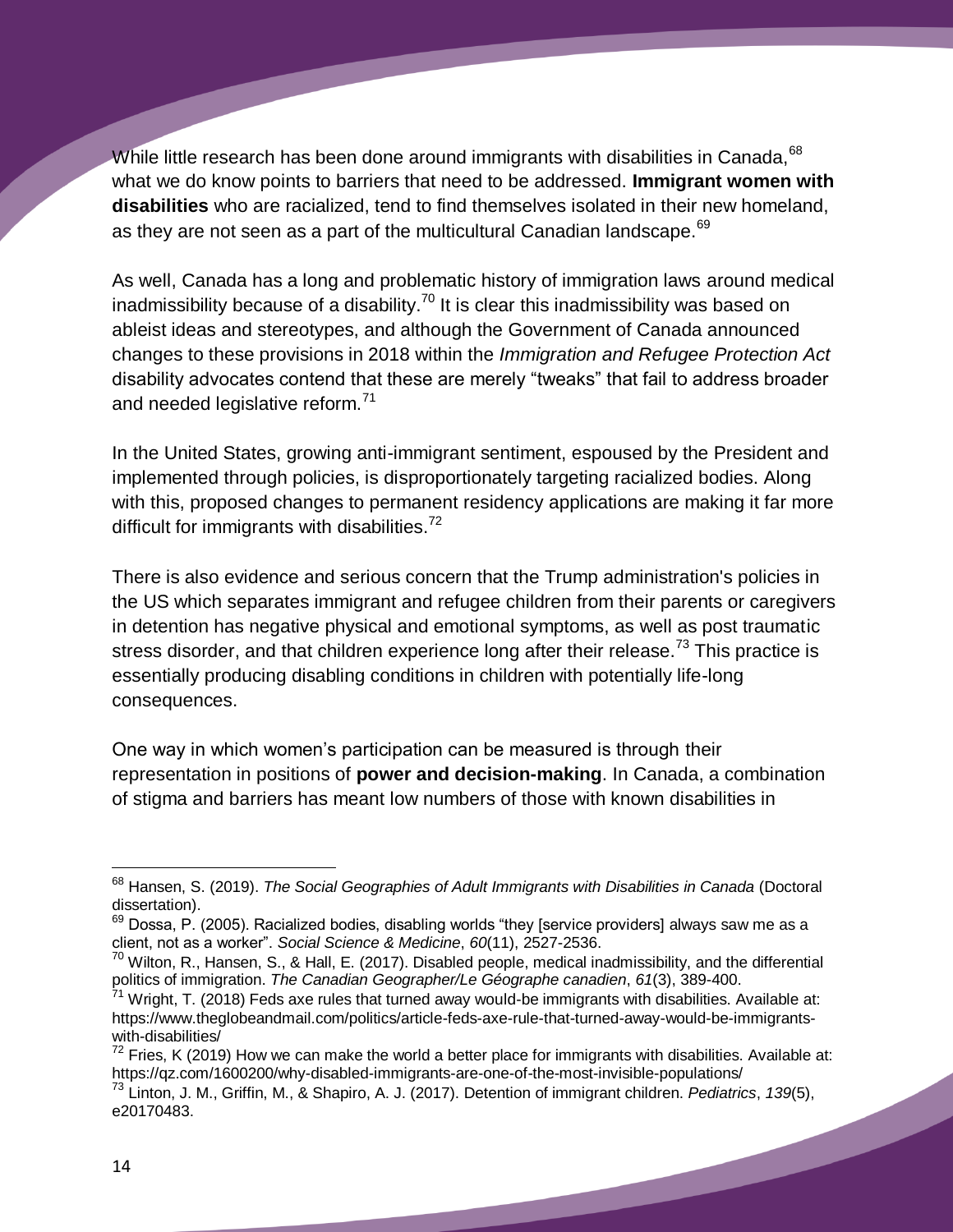political office.<sup>74</sup> Additionally, research around disability and participation in provincial office indicates 'non-participation', which emphasizes the need to attract candidates with disabilities.<sup>75</sup>

In the US, as of 2018, there were no accurate statistics around the number of people with disabilities in elected office,<sup>76</sup> let alone any statistics based on gender and disability. In terms of the electoral process there are serious concerns in terms of overall participation and representation. In the US, some have noted how financial barriers (e.g. access to funds to run a campaign) and persistent accessibility barriers continue to make it hard for disability representation in the political landscape.<sup>77</sup>

The representation of **disability in the media** is another way to assess social norms related to disability**.** Media representation can be a reflection of current social norms or it can be used to challenge them. However the representation of disability in the media it is often through negative stereotypes.<sup>78</sup> One recent US study that examined the 2015-16 television season found that 95% of characters with disabilities were played by nondisabled actors.<sup>79</sup>

Women have historically been branded as 'hysterical' in mainstream portrayals, and even current portrayals of things like women who are bipolar tend to present women with disabilities without empathy and as dangerous.<sup>80</sup>

<sup>78</sup> United Nations. Disability and Media. Available at:

 $\overline{a}$ <sup>74</sup> Levesque, M. (2016). Searching for persons with disabilities in Canadian provincial office. *Canadian Journal of Disability Studies*, *5*(1), 73-106.

<sup>75</sup> Levesque, M. (2016). Searching for persons with disabilities in Canadian provincial office. *Canadian Journal of Disability Studies*, *5*(1), 73-106.

<sup>76</sup> National Council on Independent Living (2018) Candidates with Disabilities Running for Elected Office. Available at: https://www.ncil.org/candidates/

<sup>77</sup> Powell, R (2018) People with Disabilities Are ' Severely Underrepresented in Political Office.' These Candidates Hope to Change That. Available at: https://rewire.news/article/2018/05/31/people-disabilitiesseverely-underrepresented-elected-office-candidates-hope-change/

https://www.un.org/development/desa/disabilities/resources/disability-and-the-media.html

 $79$  Woodburn, D., & Kopić, K. (2016). The Ruderman White Paper: On Employment of Actors with Disabilities in Television. *The Ruderman Family Foundation, July*.

<sup>80</sup> Chiu, J. (2012) Women with Disabilities: Understanding Media Representations to Empower one of the Most Victimized Groups in Society, Battered Women's Support Services. Available at:

https://www.bwss.org/women-with-disabilities-understanding-media-representations-to-empower-one-ofthe-most-victimized-groups-in-society/